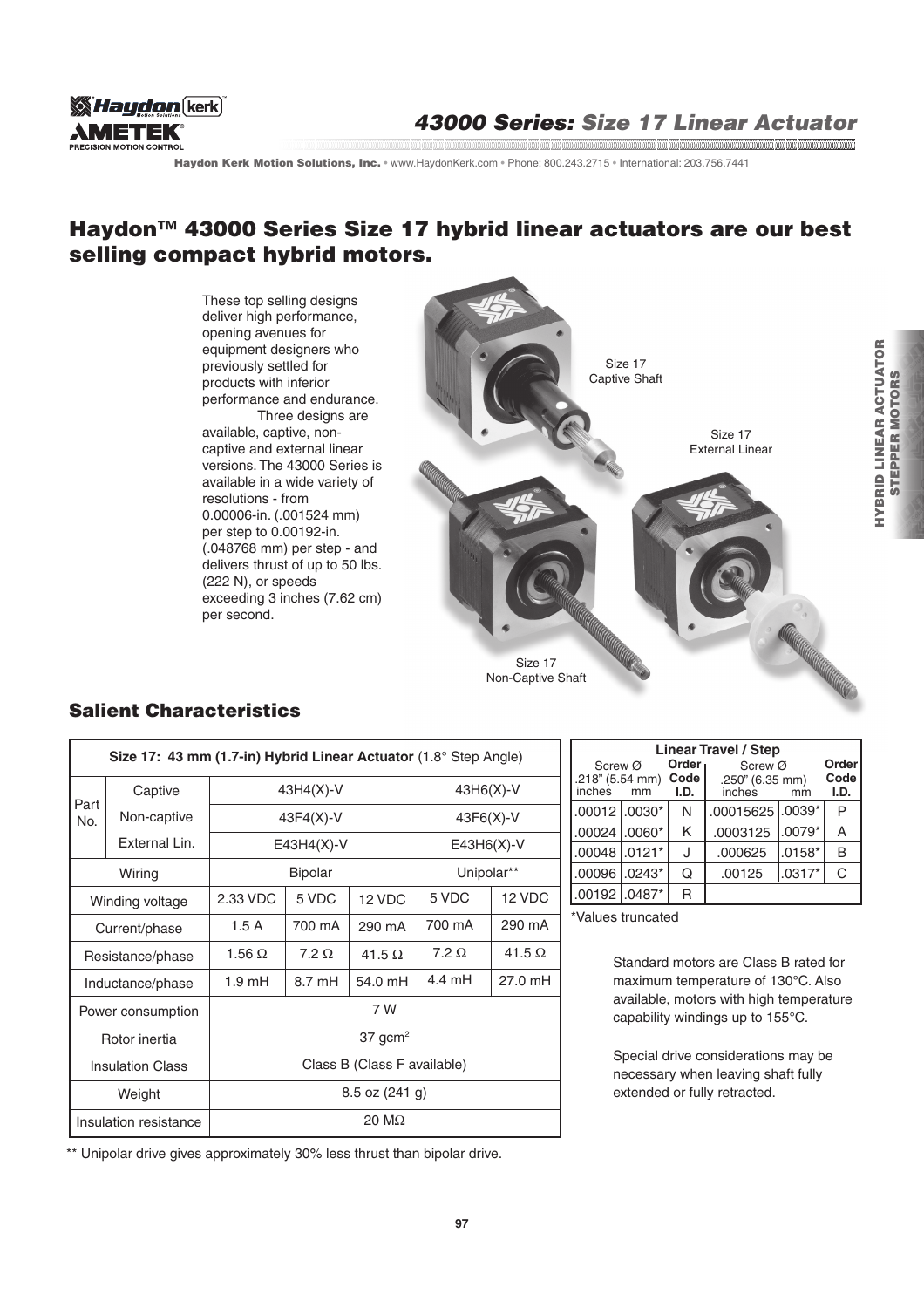# 43000 Series: Size 17 Dimensional Drawings



Haydon Kerk Motion Solutions, Inc. · www.HaydonKerk.com · Phone: 800.243.2715 · International: 203.756.7441







**MARINE AND ARRANGEMENT OF THE ARRANGEMENT**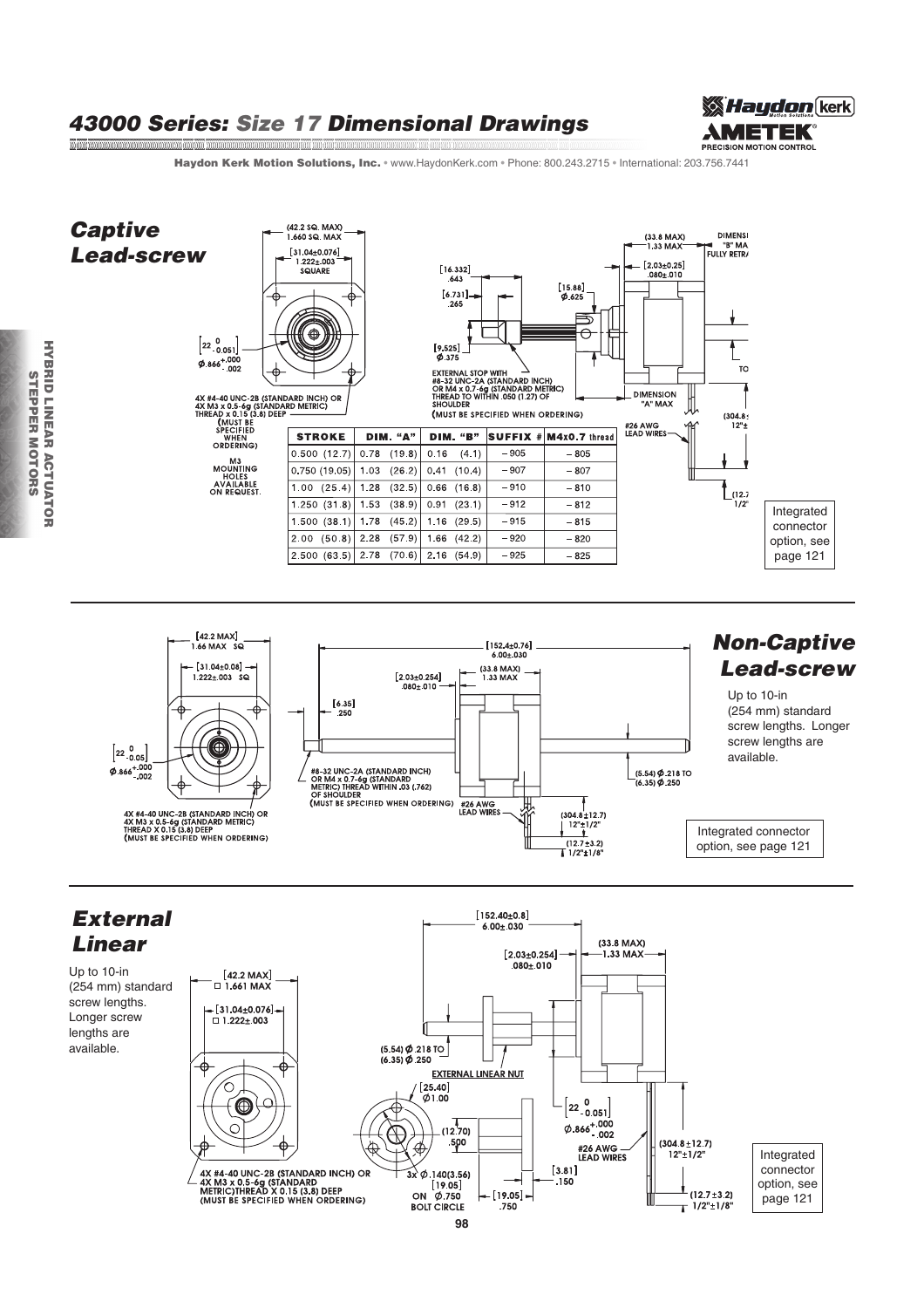

## 43000 Series: Size 17 Performance Curves

Haydon Kerk Motion Solutions, Inc. · www.HaydonKerk.com · Phone: 800.243.2715 · International: 203.756.7441

### **FORCE vs. PULSE RATE** Bipolar • Chopper • 100% Duty Cycle

**Ø .218 (5.54) Lead-screw**



#### **Ø .250 (6.35) Lead-screw**



NOTE: All chopper drive curves were created with a 5 volt motor and a 40 volt power supply.

Ramping can increase the performance of a motor either by increasing the top speed or getting a heavier load accelerated up to speed faster. Also, deceleration can be used to stop the motor without overshoot.

With L/R drives peak force and speeds are reduced, using a unipolar drive will yield a further 30% force reduction.